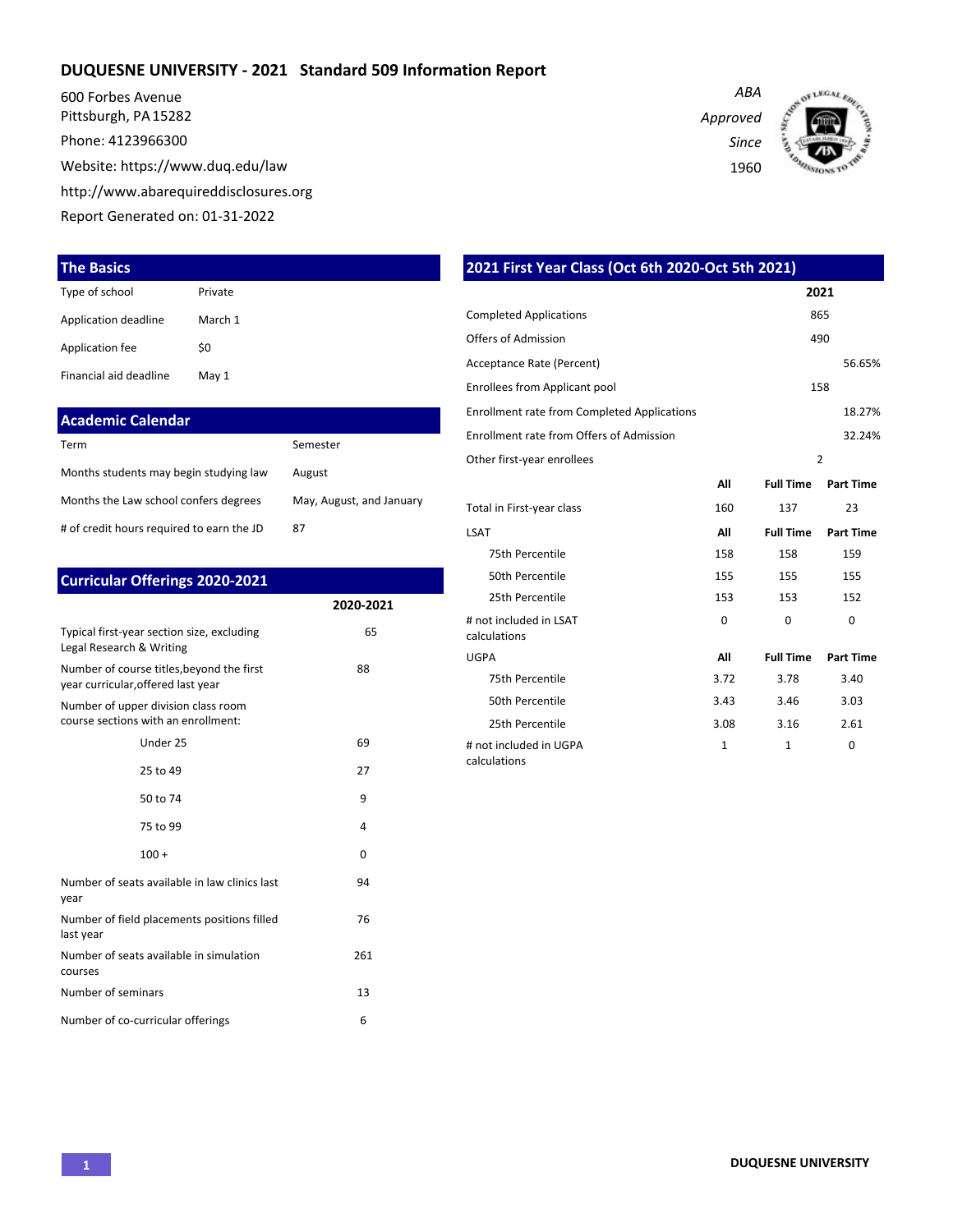|                                           | <b>J.D Enrollment as of October 5th 2021</b> |              |          |              |                |                 |          |          |                |                |                |          |          |              |          |              |          |
|-------------------------------------------|----------------------------------------------|--------------|----------|--------------|----------------|-----------------|----------|----------|----------------|----------------|----------------|----------|----------|--------------|----------|--------------|----------|
|                                           |                                              | JD1          |          |              |                | JD <sub>2</sub> |          |          |                |                | JD3            |          | JD4      |              |          |              | Total    |
|                                           | т                                            | M            | W        | $\mathbf{o}$ |                | M               | W        | O        |                | М              | W              | $\Omega$ | т        | М            | W        | $\mathbf{o}$ |          |
| Hispanics of any race                     | $\overline{7}$                               | 2            | 5        | 0            | 17             | 9               | 8        | $\Omega$ | 7              | 2              | 5              | $\Omega$ | $\Omega$ | $\Omega$     | $\Omega$ | $\Omega$     | 31       |
| American Indian or Alaska Native          | $\Omega$                                     | $\Omega$     | 0        | $\Omega$     | $\Omega$       | $\Omega$        | $\Omega$ | $\Omega$ | $\Omega$       | $\Omega$       | $\Omega$       | $\Omega$ | $\Omega$ | $\Omega$     | $\Omega$ | $\Omega$     | 0        |
| Asian                                     | 5                                            | $\mathbf{1}$ | 4        | $\Omega$     | $\overline{2}$ | $\overline{2}$  | $\Omega$ | $\Omega$ | $\overline{7}$ | $\overline{2}$ | 5              | $\Omega$ | $\Omega$ | $\Omega$     | $\Omega$ | $\Omega$     | 14       |
| Black or African American                 | 5                                            | 3            | 2        | $\Omega$     | 7              | $\overline{2}$  | 5        | $\Omega$ | 10             | 7              | 3              | $\Omega$ | 1        | 1            | $\Omega$ | $\Omega$     | 23       |
| Native Hawaiian or Other Pacific Islander | 0                                            | $\Omega$     | $\Omega$ | 0            | $\Omega$       | $\Omega$        | $\Omega$ | $\Omega$ | 0              | 0              | $\mathbf 0$    | $\Omega$ | $\Omega$ | $\Omega$     | $\Omega$ | $\Omega$     | $\Omega$ |
| Two or More Races                         | 2                                            | $\Omega$     | 2        | 0            | 4              | $\mathbf{1}$    | 3        | $\Omega$ | 2              | 0              | $\overline{2}$ | $\Omega$ | $\Omega$ | $\Omega$     | $\Omega$ | $\Omega$     | 8        |
| Total People of Color                     | 19                                           | 6            | 13       | $\Omega$     | 30             | 14              | 16       | $\Omega$ | 26             | 11             | 15             | 0        | 1        | $\mathbf{1}$ | $\Omega$ | $\Omega$     | 76       |
| White                                     | 133                                          | 56           | 77       | $\Omega$     | 112            | 60              | 52       | $\Omega$ | 110            | 58             | 52             | $\Omega$ | 17       | 4            | 13       | $\Omega$     | 372      |
| Nonresident Alien                         | 1                                            | $\Omega$     | 1        | $\Omega$     | $\mathbf{1}$   | $\Omega$        | 1        | $\Omega$ | 2              | 0              | $\overline{2}$ | $\Omega$ | $\Omega$ | $\Omega$     | $\Omega$ | $\Omega$     | 4        |
| Race and Ethnicity Unknown                | 7                                            | 5            | 2        | 0            | 2              | $\Omega$        | 1        | 1        | 0              | $\Omega$       | $\mathbf 0$    | 0        | 0        | $\Omega$     | $\Omega$ | $\Omega$     | 9        |
| Total                                     | 160                                          | 67           | 93       | 0            | 145            | 74              | 70       | 1        | 138            | 69             | 69             | 0        | 18       | 5            | 13       | $\Omega$     | 461      |

| <b>Faculty Resources 2020 - 2021</b> |      |                  |          |                    |              |
|--------------------------------------|------|------------------|----------|--------------------|--------------|
|                                      | Male | Female           | Other    | People<br>of Color | Total        |
| Full-time faculty<br>members         | 14   | 13               | $\Omega$ | 8                  | 27           |
| Non-full-time faculty                | 37   | 24               | $\Omega$ | 6                  | 61           |
| Total                                | 51   | 37               | $\Omega$ | 14                 | 88           |
|                                      |      | <b>Full Time</b> |          | <b>Part Time</b>   | <b>Total</b> |
| Librarians                           |      | 4                |          | 0                  | 4            |
| Administrators                       |      | 7                |          | 0                  | 7            |

## **J.D. Degrees Awarded 2020-2021**

| Hispanics of any race                     | 3   |
|-------------------------------------------|-----|
| American Indian or Alaska Native          | 1   |
| Asian                                     | 7   |
| <b>Black or African American</b>          | 7   |
| Native Hawaiian or Other Pacific Islander | 0   |
| Two or More Races                         | 1   |
| <b>Total People of Color</b>              | 19  |
| White                                     | 138 |
| Nonresident Alien                         | 0   |
| Race and Ethnicity Unknown                | 0   |
| Total                                     | 157 |

| <b>1L Tuition and Fees 2021 - 2022</b> |          |                |              |                |       |                |
|----------------------------------------|----------|----------------|--------------|----------------|-------|----------------|
| Per Annual:                            | Resident | Annual<br>Fees | Non-Resident | Annual<br>Fees | Other | Annual<br>Fees |
| Full-Time                              | \$50,198 | \$520          | \$50.198     | \$520          | \$0   | \$0            |
| Part-Time                              | \$38.578 | \$520          | \$38.578     | \$520          |       |                |
| Per Credit:                            | Resident | Annual<br>Fees | Non-Resident | Annual<br>Fees | Other | Annual<br>Fees |
| Full-Time                              | \$1.834  | \$520          | \$1.834      | \$520          | \$0   | \$0            |
| Part-Time                              | \$1.834  | \$520          | \$1,834      | \$520          |       |                |
| <b>Tuition Guarantee Program</b>       |          |                | No           |                |       |                |

| <b>Grants and Scholarships 2020-2021</b> |       |                |                  |                |                  |              |  |  |  |  |  |  |  |  |
|------------------------------------------|-------|----------------|------------------|----------------|------------------|--------------|--|--|--|--|--|--|--|--|
|                                          | Total |                | <b>Full Time</b> |                | <b>Part Time</b> |              |  |  |  |  |  |  |  |  |
|                                          | #     | %              | #                | %              | #                | %            |  |  |  |  |  |  |  |  |
| Total # of students                      | 481   | 100            | 388              | 81             | 93               | 19           |  |  |  |  |  |  |  |  |
| Total # receiving<br>grants              | 463   | 96             | 379              | 98             | 84               | 90           |  |  |  |  |  |  |  |  |
| Less than 1/2 tuition                    | 254   | 53             | 196              | 51             | 58               | 62           |  |  |  |  |  |  |  |  |
| Half to full tuition                     | 132   | 27             | 115              | 30             | 17               | 18           |  |  |  |  |  |  |  |  |
| <b>Full tuition</b>                      | 67    | 14             | 59               | 15             | 8                | 9            |  |  |  |  |  |  |  |  |
| More than full tuition                   | 10    | $\overline{2}$ | 9                | $\overline{2}$ | $\mathbf{1}$     | $\mathbf{1}$ |  |  |  |  |  |  |  |  |
| 75th Percentile grant<br>amount          |       |                | \$36,000         |                | \$21,372         |              |  |  |  |  |  |  |  |  |
| 50th Percentile grant<br>amount          |       |                | \$24,000         |                | \$15,500         |              |  |  |  |  |  |  |  |  |
| 25th Percentile grant<br>amount          |       |                | \$17,000         |                | \$10,000         |              |  |  |  |  |  |  |  |  |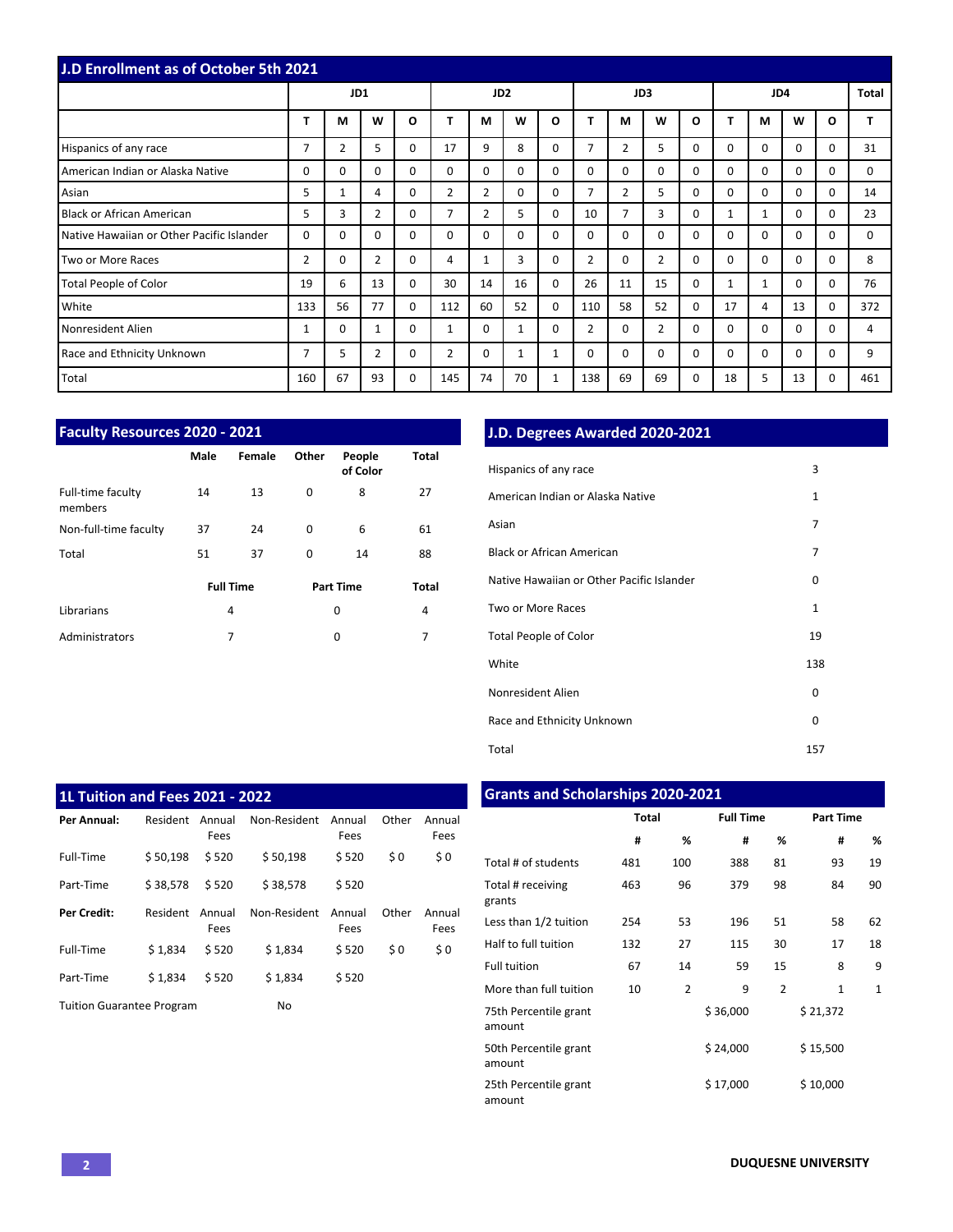| <b>Living Expenses 2021-2022</b>      |          |
|---------------------------------------|----------|
| Estimated Living Expenses for singles |          |
| Living on Campus                      | \$17.844 |
| Living Off Campus                     | \$17.844 |
| Living At Home                        | \$5.200  |

## **Conditional Scholarships 2020-2021**

The school does not award scholarships that may be reduced or eliminated based on law school academic performance other than failure to maintain good academic standing. Therefore, the school does not complete a 'conditional scholarship retention chart.'

| <b>Academic Attrition 2020-2021</b>       |          |                |                |          |      |                 |              |          |          |          |          |              |              |          |          |          |          |     |
|-------------------------------------------|----------|----------------|----------------|----------|------|-----------------|--------------|----------|----------|----------|----------|--------------|--------------|----------|----------|----------|----------|-----|
|                                           |          | JD1            |                |          |      | JD <sub>2</sub> |              |          |          | JD3      |          |              | JD4          |          |          |          | UL       |     |
|                                           |          | M              | W              | O        | %    | т               | М            | w        | O        | т        | м        | W            | Ω            | т        | M        | W        | O        | %   |
| Hispanics of any race                     | 0        | 0              | $\Omega$       | 0        | 0.0  | 0               | $\Omega$     | 0        | $\Omega$ | $\Omega$ | $\Omega$ | $\Omega$     | 0            | $\Omega$ | $\Omega$ | 0        | $\Omega$ | 0.0 |
| American Indian or Alaska Native          | 0        | 0              | $\Omega$       | 0        | 0.0  | 0               | 0            | 0        | $\Omega$ | $\Omega$ | 0        | $\Omega$     | $\mathbf{0}$ | 0        | 0        | $\Omega$ | $\Omega$ | 0.0 |
| Asian                                     | 2        | 0              | $\overline{2}$ | 0        | 33.3 | $\mathbf 0$     | $\Omega$     | 0        | $\Omega$ | $\Omega$ | $\Omega$ | $\Omega$     | $\Omega$     | $\Omega$ | $\Omega$ | 0        | 0        | 0.0 |
| <b>Black or African American</b>          | 2        | 1              | $\mathbf{1}$   | $\Omega$ | 22.2 | $\mathbf 0$     | $\Omega$     | $\Omega$ | $\Omega$ |          | $\Omega$ | 1            | $\Omega$     | $\Omega$ | $\Omega$ | $\Omega$ | $\Omega$ | 5.3 |
| Native Hawaiian or Other Pacific Islander | $\Omega$ | 0              | $\Omega$       | $\Omega$ | 0.0  | $\Omega$        | $\Omega$     | $\Omega$ | $\Omega$ | $\Omega$ | $\Omega$ | $\Omega$     | $\Omega$     | $\Omega$ | $\Omega$ | 0        | $\Omega$ | 0.0 |
| Two or More Races                         | 0        | 0              | $\Omega$       | $\Omega$ | 0.0  | $\mathbf 0$     | $\Omega$     | 0        | $\Omega$ | $\Omega$ | $\Omega$ | $\Omega$     | 0            | $\Omega$ | $\Omega$ | $\Omega$ | $\Omega$ | 0.0 |
| <b>Total People of Color</b>              | 4        | 1              | 3              | 0        | 11.1 | $\Omega$        | $\Omega$     | $\Omega$ | 0        |          | $\Omega$ | 1            | 0            | $\Omega$ | 0        | 0        | 0        | 2.1 |
| White                                     | 9        | $\overline{7}$ | $\overline{2}$ | 0        | 7.3  | 1               | $\mathbf{1}$ | 0        | $\Omega$ | $\Omega$ | $\Omega$ | $\mathbf{0}$ | 0            | $\Omega$ | $\Omega$ | 0        | 0        | 0.4 |
| Nonresident Alien                         | 0        | 0              | $\Omega$       | 0        | 0.0  | $\Omega$        | 0            | 0        | 0        | $\Omega$ | $\Omega$ | 0            | <sup>0</sup> | $\Omega$ | 0        | 0        | 0        | 0.0 |
| Race and Ethnicity Unknown                | 1        |                | $\Omega$       | 0        | 25.0 | $\mathbf 0$     | 0            | 0        | $\Omega$ | $\Omega$ | $\Omega$ | $\Omega$     | 0            | $\Omega$ | $\Omega$ | 0        | $\Omega$ | 0.0 |
| Total                                     | 14       | 9              | 5              | 0        | 8.5  | 1               |              | $\Omega$ | 0        |          | 0        |              |              | 0        | 0        | 0        | $\Omega$ | 0.6 |

| <b>Other Attrition 2020-2021</b>          |                |          |              |          |      |                 |          |          |          |          |          |          |          |          |          |          |          |     |
|-------------------------------------------|----------------|----------|--------------|----------|------|-----------------|----------|----------|----------|----------|----------|----------|----------|----------|----------|----------|----------|-----|
|                                           |                | JD1      |              |          |      | JD <sub>2</sub> |          |          |          | JD3      |          |          |          | UL       |          |          |          |     |
|                                           | т              | М        | W            | O        | %    | т               | M        | W        | O        |          | М        | W        | $\Omega$ |          | М        | W        | O        | %   |
| Hispanics of any race                     | $\Omega$       | $\Omega$ | $\Omega$     | 0        | 0.0  | $\Omega$        | $\Omega$ | $\Omega$ | $\Omega$ | $\Omega$ | $\Omega$ | $\Omega$ | $\Omega$ | $\Omega$ | $\Omega$ | $\Omega$ | $\Omega$ | 0.0 |
| American Indian or Alaska Native          | $\Omega$       | $\Omega$ | $\Omega$     | 0        | 0.0  | $\Omega$        | $\Omega$ | $\Omega$ | $\Omega$ | $\Omega$ | $\Omega$ | $\Omega$ | 0        | $\Omega$ | $\Omega$ | $\Omega$ | $\Omega$ | 0.0 |
| Asian                                     | 0              | 0        | $\Omega$     | 0        | 0.0  | $\mathbf 0$     | 0        | $\Omega$ | $\Omega$ | $\Omega$ | $\Omega$ | $\Omega$ | $\Omega$ | $\Omega$ | $\Omega$ | $\Omega$ | $\Omega$ | 0.0 |
| Black or African American                 | 0              | $\Omega$ | 0            | $\Omega$ | 0.0  | $\Omega$        | $\Omega$ | 0        | $\Omega$ | $\Omega$ | $\Omega$ | $\Omega$ | $\Omega$ | $\Omega$ | $\Omega$ | $\Omega$ | $\Omega$ | 0.0 |
| Native Hawaiian or Other Pacific Islander | 0              | $\Omega$ | $\Omega$     | 0        | 0.0  | $\mathbf 0$     | 0        | 0        | $\Omega$ | $\Omega$ | $\Omega$ | $\Omega$ | 0        | $\Omega$ | $\Omega$ | 0        | $\Omega$ | 0.0 |
| Two or More Races                         | 1              | $\Omega$ | 1            | $\Omega$ | 33.3 | $\Omega$        | $\Omega$ | 0        | $\Omega$ | $\Omega$ | $\Omega$ | $\Omega$ | $\Omega$ | $\Omega$ | $\Omega$ | $\Omega$ | $\Omega$ | 0.0 |
| Total People of Color                     | 1              | $\Omega$ | $\mathbf{1}$ | $\Omega$ | 2.8  | $\mathbf 0$     | $\Omega$ | $\Omega$ | $\Omega$ | $\Omega$ | $\Omega$ | $\Omega$ | $\Omega$ | $\Omega$ | $\Omega$ | $\Omega$ | $\Omega$ | 0.0 |
| White                                     | 1              | 1        | 0            | 0        | 0.8  | $\mathbf 0$     | 0        | $\Omega$ | 0        | 0        | 0        | 0        | 0        | 0        | $\Omega$ | 0        | 0        | 0.0 |
| Nonresident Alien                         | 0              | $\Omega$ | $\Omega$     | $\Omega$ | 0.0  | $\Omega$        | 0        | 0        | $\Omega$ | $\Omega$ | $\Omega$ | $\Omega$ | 0        | $\Omega$ | $\Omega$ | $\Omega$ | $\Omega$ | 0.0 |
| Race and Ethnicity Unknown                | $\Omega$       | $\Omega$ | $\Omega$     | $\Omega$ | 0.0  | $\mathbf 0$     | $\Omega$ | $\Omega$ | $\Omega$ | $\Omega$ | $\Omega$ | $\Omega$ | $\Omega$ | $\Omega$ | $\Omega$ | $\Omega$ | $\Omega$ | 0.0 |
| <b>Total</b>                              | $\overline{2}$ | 1        |              | 0        | 1.2  | 0               | $\Omega$ | 0        | $\Omega$ | $\Omega$ | $\Omega$ | 0        | 0        | 0        | $\Omega$ | $\Omega$ | $\Omega$ | 0.0 |

| <b>Transfers 2020-2021</b> |      |
|----------------------------|------|
| <b>IJD1 Transfers Out</b>  |      |
| <b>ITransfers In*</b>      |      |
| 175th Percentile JD1 GPA   | 0.00 |